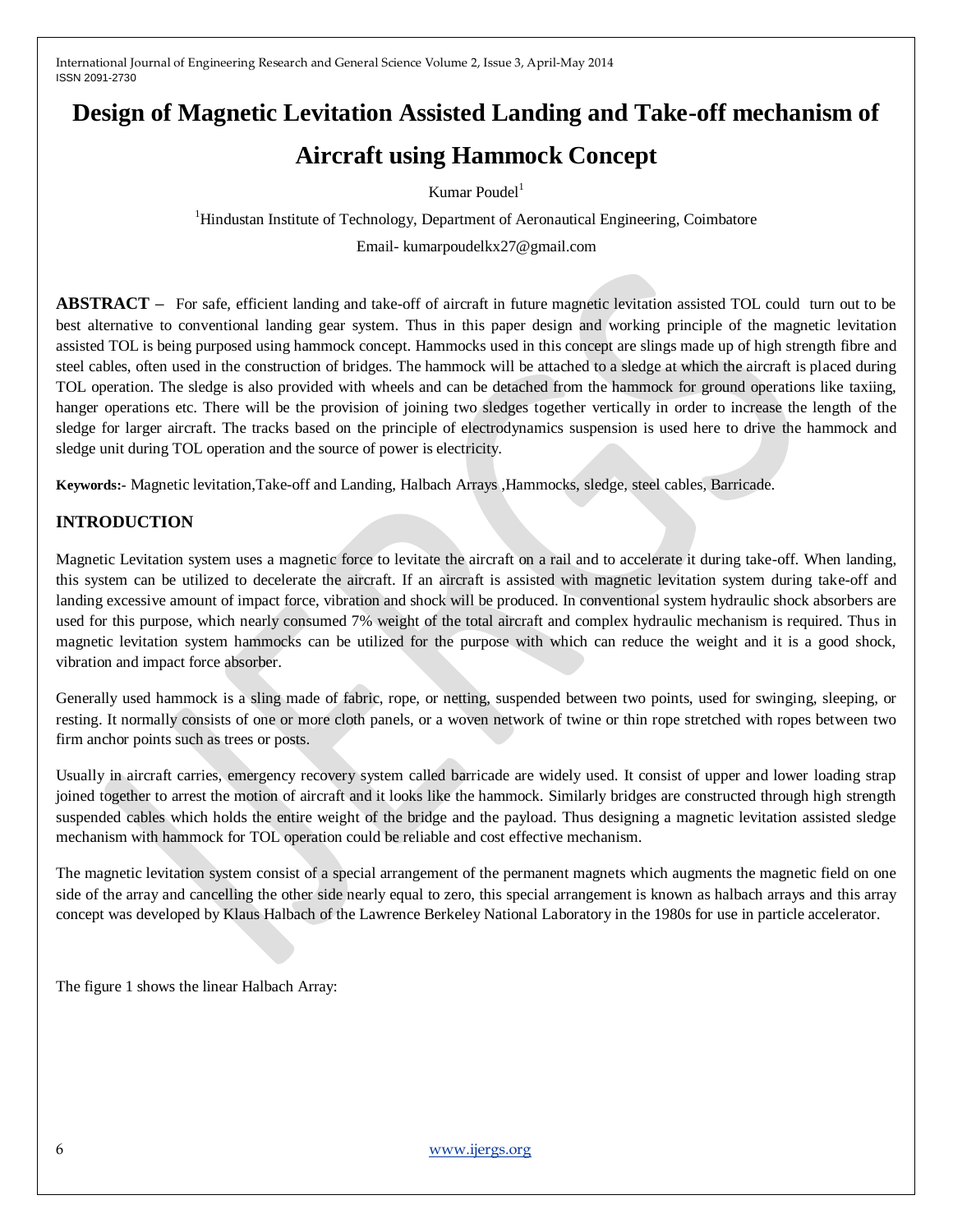

Fig 1.Linear Halbach Arrays

#### **Methodology**

#### *A. Aircraft*

For this project the conventional landing gear system has to be removed and the belly of the aircraft has to be redesigned, since the aircraft will be carried on the sledge.

*B. Basic design concept of magnetic levitation assisted sledge with hammock*

Here the main components are Sledge, Hammock, and Electromagnetic Rail. The length and other specification of the sledge, hammock and rail can be varied according to various factors such as length of the aircraft, weight etc. Thus for this project only the basic conditions of TOL mechanism are considered. The length and various other specification used here are all assumption. The basic design of this mechanism is represented schematically by the figure 2.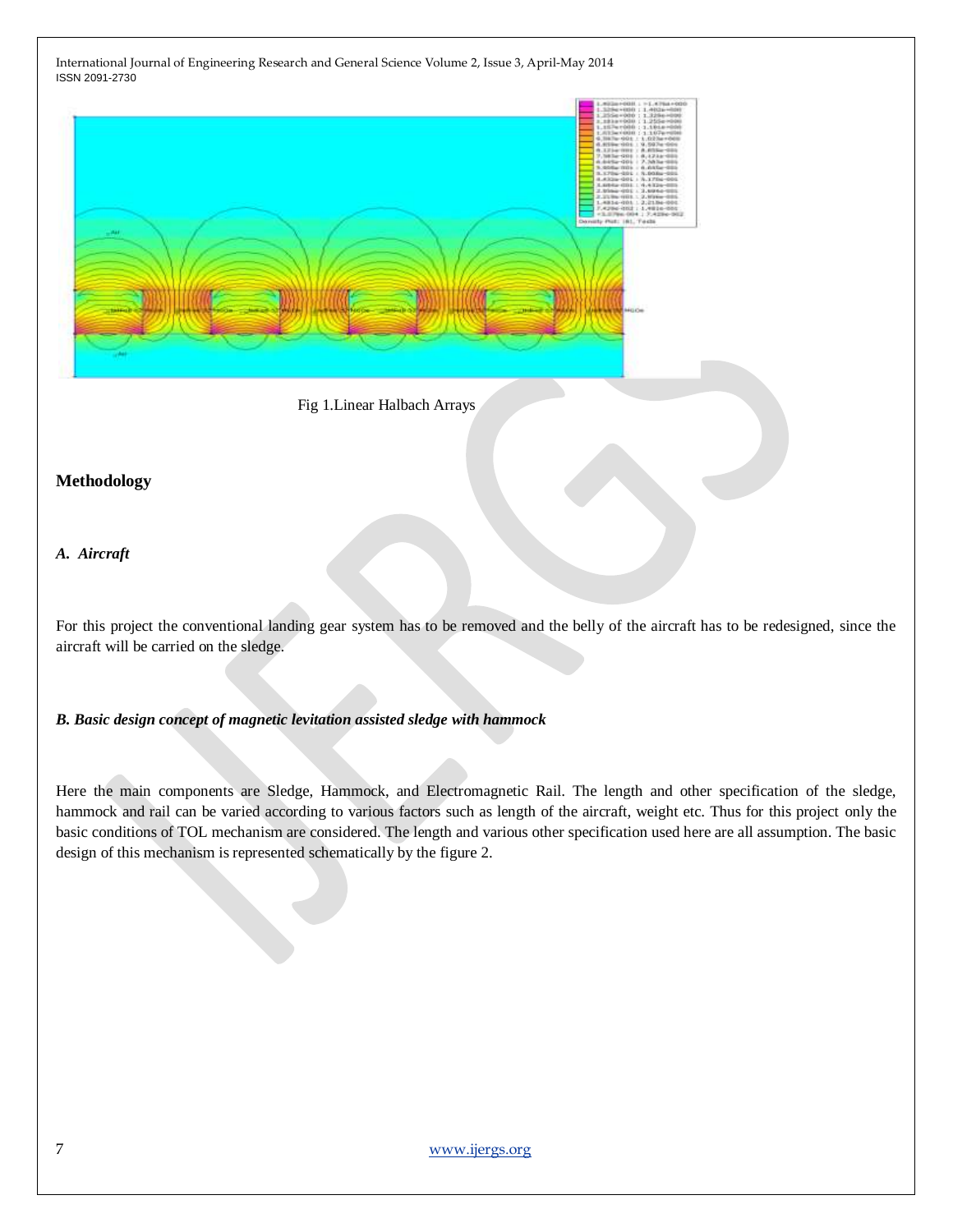

Fig. 2: Basic design concept of magnetic levitation sledge with hammock.

**C. Designing the sledge**

Sledge is the main portion where the entire aircraft will be supported. Hence the sledge will be assisted with the following elements:

At the starboard and portside of the sledge a latching mechanism will be provided which will attach and detach the sledge to the hammock.

Similarly at forward and backward of the sledge similar latching mechanism will be provided whose purpose is to attach and detach

8 [www.ijergs.org](http://www.ijergs.org/)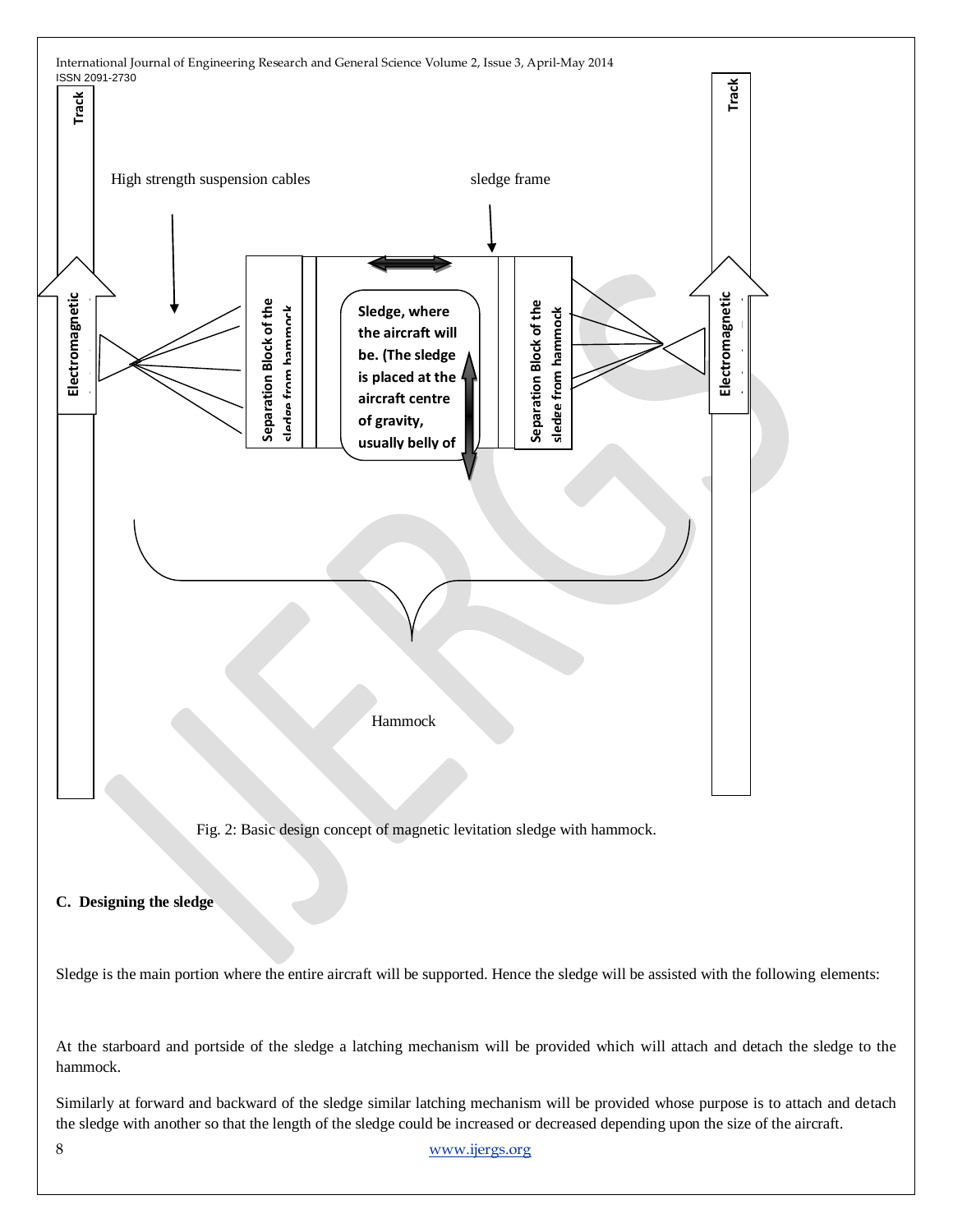The midsection of the sledge is provided with hydraulic actuators so that the section could be moved horizontally and vertically for the increasing the precision and the frame of the sledge will remain stationary.

Various electrical sensors are implemented to ensure the functioning and safety condition of the sledge and other mechanism.

Electric motor driven wheel will be provided to the sledge system so that the aircraft could be moved from the track to the hanger or for performing ground operation.

The wheels will be of retractable type, because fixed wheels increases drag.

The 3D view of the sledge with its components is shown in the figure 3.



Fig 3. 3D view of sledge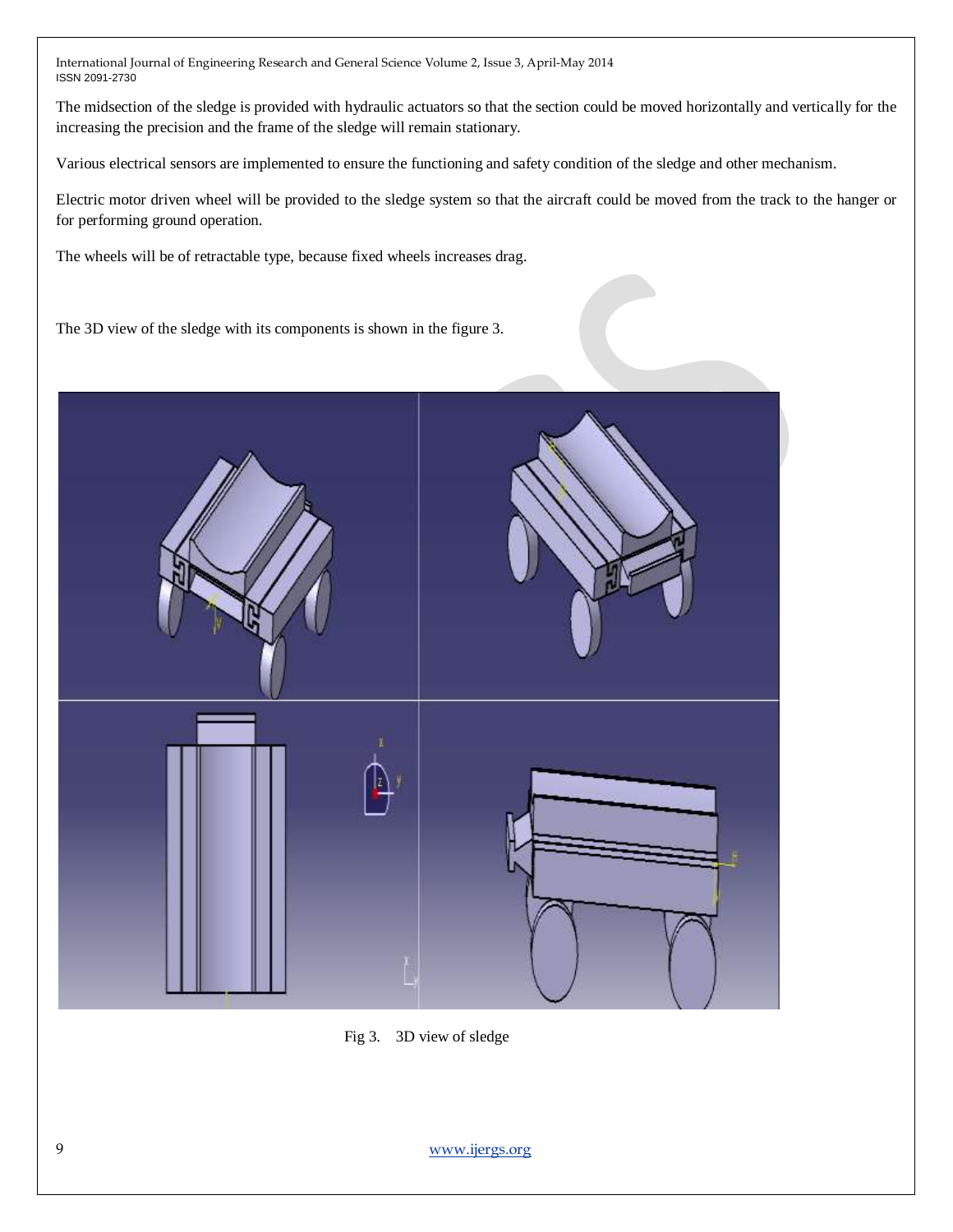#### **D. Aerodynamics of sledge**

In order to reduce the drag and excess noise aerodynamic cowling should be designed, this could also be made retractable during the time of landing because for landing excess drag is more essential for braking effect.

#### **E. Designing sledge slot**

The sledge slot is nothing but the same sledge and it is added in addition to the main sledge in order to comfort the TOL operation of the larger aircraft. Each sledge is unique and contains all components, they are similar but slotted according to length and breadth.

#### **F. Designing the hammock**

Barricade are the good example for designing the structural concept of the hammock. The hammock will be constructed with fibre and cables having high tensile strength and good stiffness factor such as those used in the construction of bridges. The bunch of high strength steel cables will be combined together to form a suspension cable so that the fail safe design could be achieved (i.e.) whole system will not be affected due to failure of a single cable from bunch. The figure 4 illustrates the design of cable system for fail safe and figure 5 is the picture of commercially available steel cable.

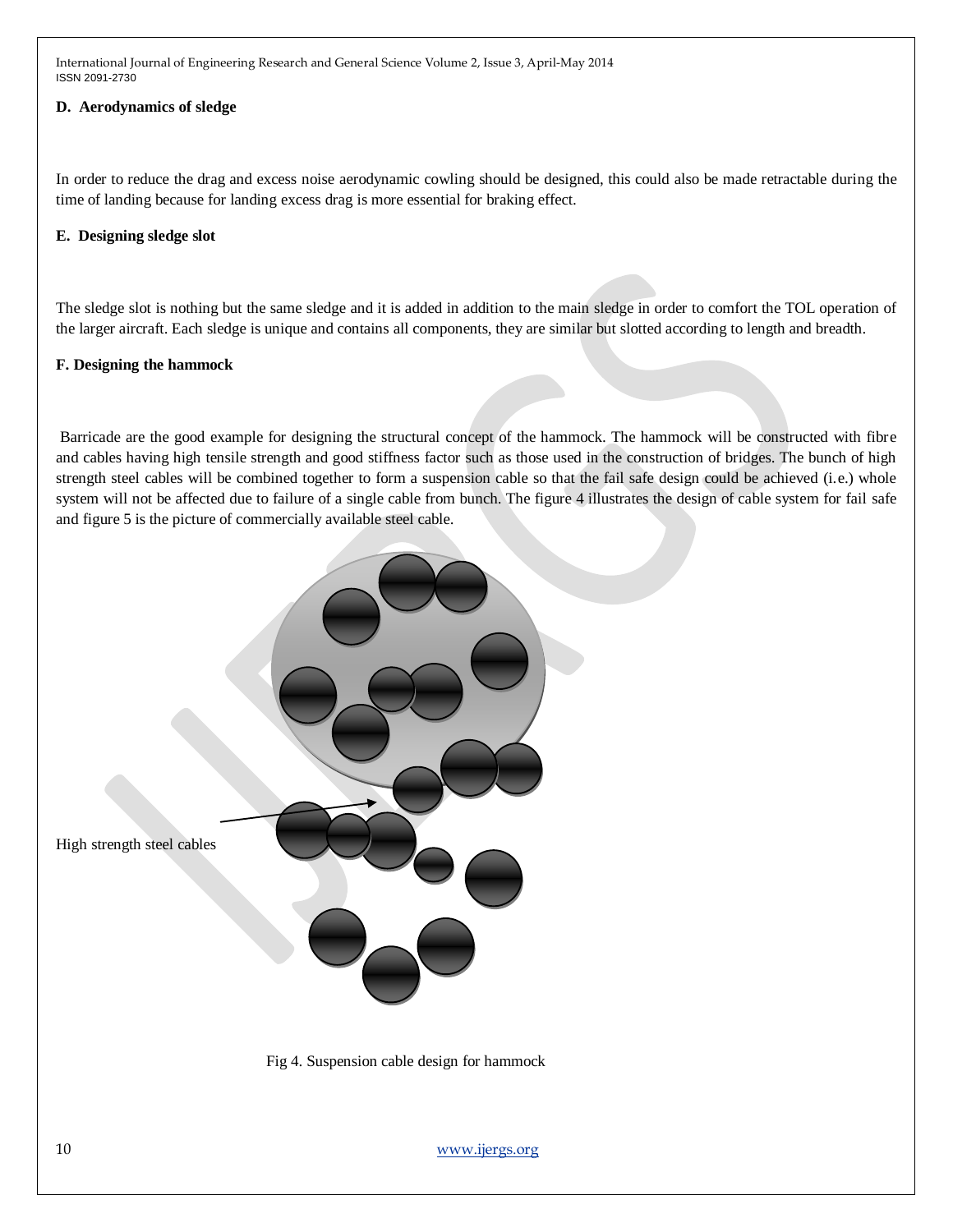

Fig 5. Commercially used steel cable

#### **Working Principle**

The working principle can be defined according to various operational states of the components used in this mechanism.

#### **Magnetic Levitation track**

Magnetic levitation track provides levitation and traction to the entire setup. The magnetic levitation induct track is constructed through the series of halbach arrays which can produce a flux density of more than 1T. At the operation speed of the sledge, the levitation force of the induct track acts like a stiff spring. Thus more than 2cm clearance between the sledge and the track can be produced. Since no friction force is acting on the system, the sledge can be accelerated to its maximum speed, which is the required speed of the aircraft to produce lift. Hence lift produced by the wing takes off the aircraft and the sledge will be finally detached from the aircraft.

#### **Hammock**

Here the hammocks acts as the shock absorbing agents or they can be called as the replacement of the hydraulic system. Though some parts used here in this project are provided with hydraulic system for the purpose of safety and to increase the efficiency. Hammocks are the slings connecting the track to the sledge. The sledge can be detached from the hammocks with the help of detach and attach hinges. Hammocks play vital role during landing operation.

#### **Sledge**

Sledge is the main component used for holding the aircraft and it is the main function of the sledge. The provision of moving the sledge horizontally and vertically with respect to sledge frame provides the precision landing and take-off of the aircraft and also plays vital role in gust wind landing. According to the total length of the aircraft additional sledge slots can be attached or detached. And it works similar to the concept of attaching and detaching the train compartments.

#### **Attach/detach hinges**

They are provided in starboard and port side for the hammock purpose. The hinge at forward and backward is for the provision of addition of sledge slots.

The figure 6 and figure 7 shows the flowchart for take-off and landing operation.

11 [www.ijergs.org](http://www.ijergs.org/)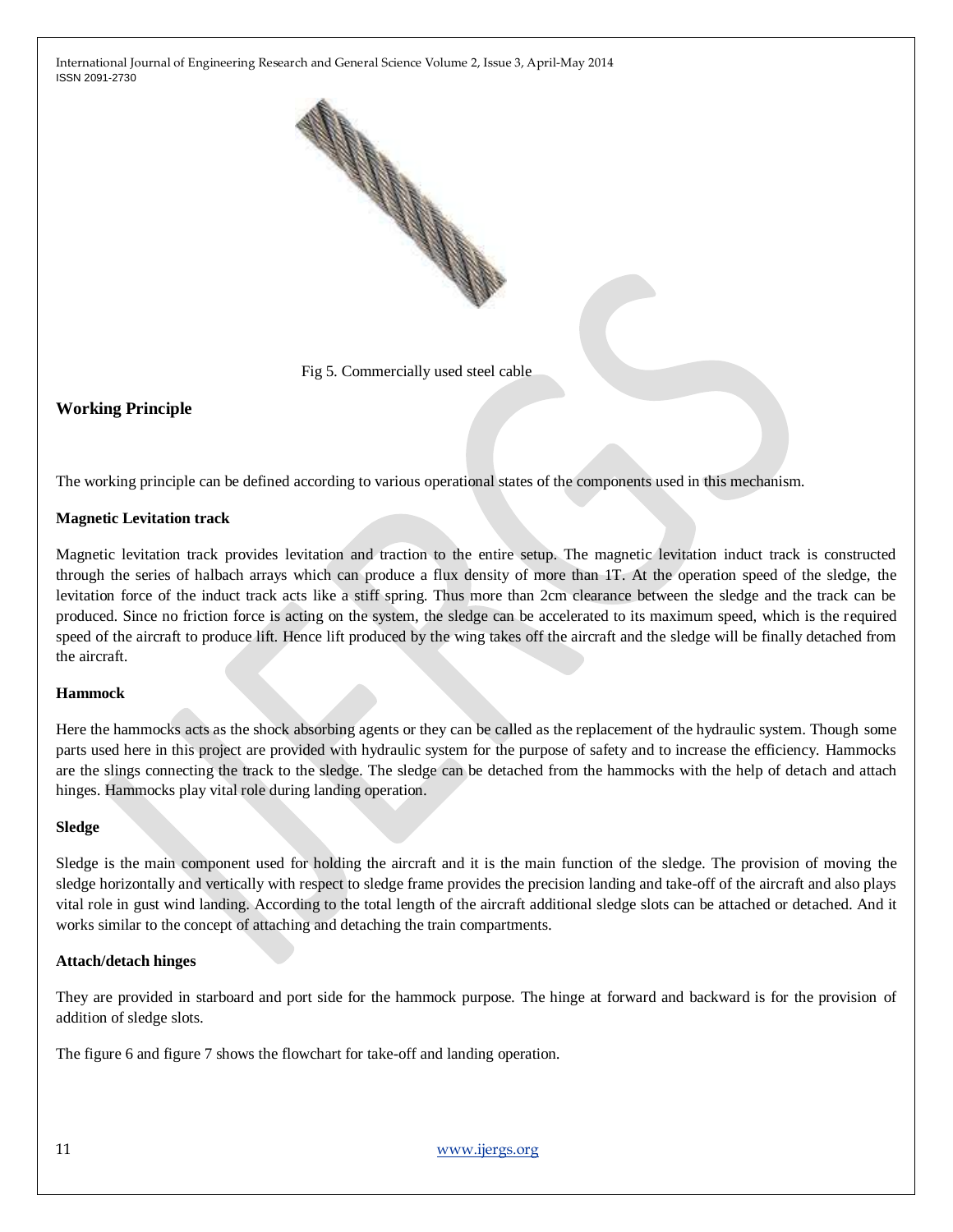